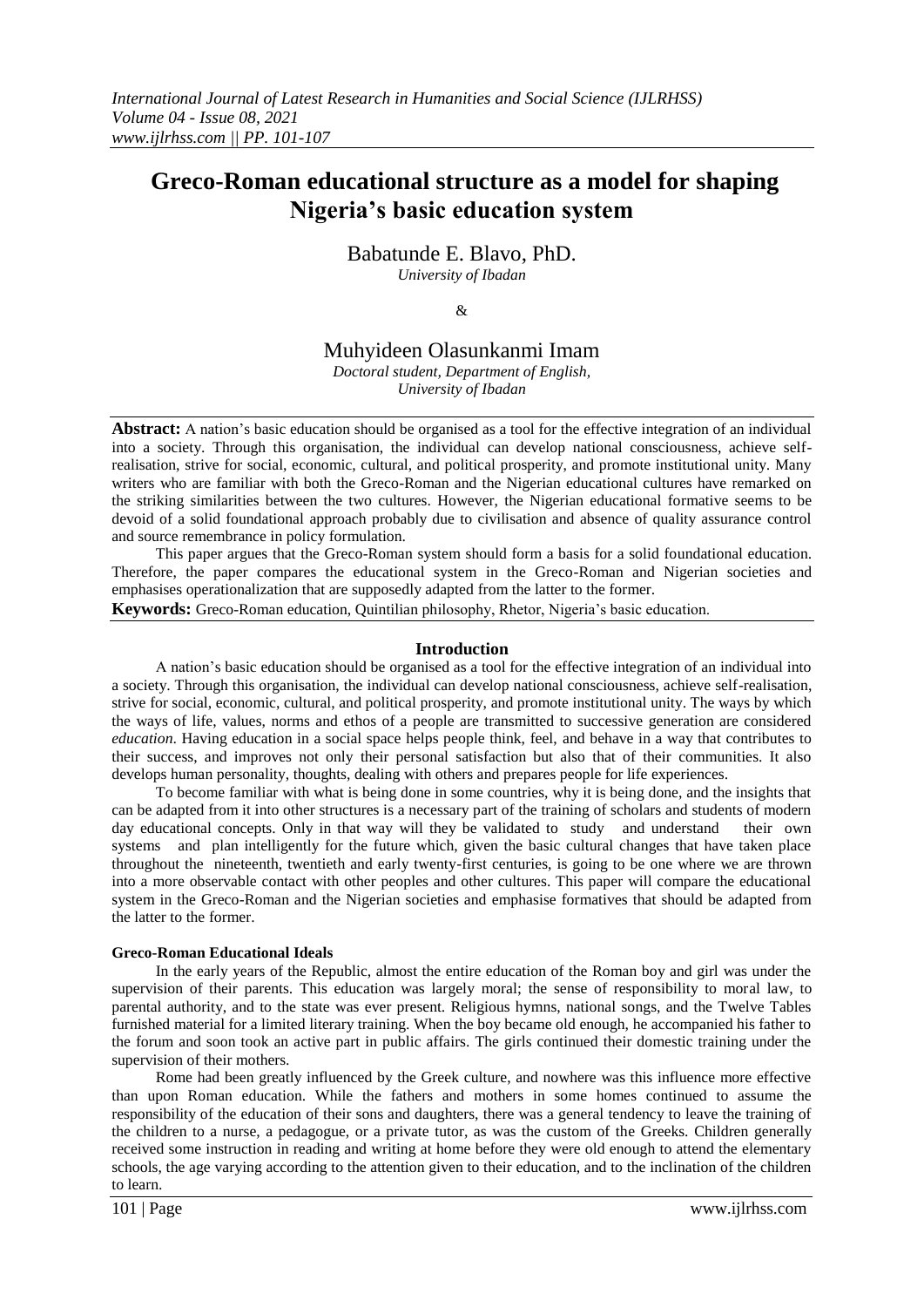*www.ijlrhss.com || PP. 101-107*

Quintilian encouraged early training for children. He states that though the knowledge absorbed in these years may be but little, yet the boy will be learning something more advanced during that year, in which he would otherwise have been occupied with something more elementary. He continues:

Such progress each successive year increases the total, and the time gained during childhood is clear profit to the period of youth. Let us not waste therefore the earliest years. I am not however so unacquainted with differences of age, as to think that we should urge those of tender years severely, or exact a full complement of work from them; for it will be necessary, above all things, to take care lest the child should conceive a dislike to the application which he cannot yet love, and continue to dread the bitterness which he has once tasted, even beyond the years of infancy. Let his instruction be an amusement to him; let him be questioned and praised; and let him never feel pleased that he does not know a thing; and sometimes, if he is unwilling to learn, let another be taught before him, of whom he may be envious. Let him strive for victory now and then, and generally suppose that he gains it; and let his powers be called forth by rewards, such as that age prizes (Quintilian, 1922).

The Romans, like the Greeks, instituted imitation as an educational method. The Roman youth was to become pious, reverential, courageous, manly, and prudent by the direct imitation of his father and of legendary Romans of so heroic a character as established in their histories. This is why a proper choice of associates from their earliest childhood is emphasised. 'If you want a boy to be an orator', Quintilian asserts, 'the time to start this training is in his infancy. Place about him only educated people, those who speak correctly and who are well mannered. His parents, nurse, pedagogue, and companions must all be worthy examples for him to imitate; for he will imitate them whether they are worthy or not, and will imitate more quickly and remember longer the bad habits, either of speech or of conduct of any of his associates, than he will the good'.

### **Elementary Schools**

The elementary schools were known as *ludi litterarum* or *ludi litterarii*. At first, they merely supplemented the training of the home, but gradually as they were more patronized, they came to take almost the entire charge of the early education of Roman children. Children generally entered the elementary schools at the age of six or seven and continued until they were twelve, although the age varied with the child and with the teacher. The teacher was called the *ludi magister*. He opened his school in a private house or booth or porch, and for a small tuition gave instruction to both boys and girls of the families who were inclined to place their children under his care. These teachers were not always properly qualified for their positions and too often were engaged in teaching as a last resort to secure means for a livelihood, although the remuneration was very meagre. The true Roman father took particular care in seeing that the teacher to whom he sent his children was the best teacher available, not only from a literary but also from a moral standpoint, for he felt that the teacher had a great influence on the children.

The training included the rudiments of reading, writing, and counting. If the child had had no previous home training, he began by learning the letters of the alphabet. It was quite likely that he encountered the Greek alphabet first, and then the Latin. The child was not hurried in learning to read. Care was taken that he read slowly and accurately, with proper emphasis and understanding. One of the main text books of the elementary schools was *Latina Odyssia* of *Livius Andronicus*. The greater part of the instruction was oral. The teacher read aloud to the pupils as well as the pupils to the teacher, and together they discussed the content of the poem and analysed its form and meter.

Much emphasis was placed upon the value of training the memory of the child. Teachers gave the children selections from their reading to memorise, and they were careful to select those passages which contained precepts and examples of moral conduct, for they felt that the child's character was permanently influenced by these early impressions. At the same time, the child was learning to write. In these schools, the children learned only the first principles of writing. Seneca gives the following account of how they were taught to write:

Children are taught to form their letters, their fingers are held and their hands directed and led to teach them to fashion and counterfeit letters; then they are commanded to follow such and such examples, and by them to remodel their writings. So is our mind strengthened if it be instructed by setting up some example after which it may pattern (Clarke 1896).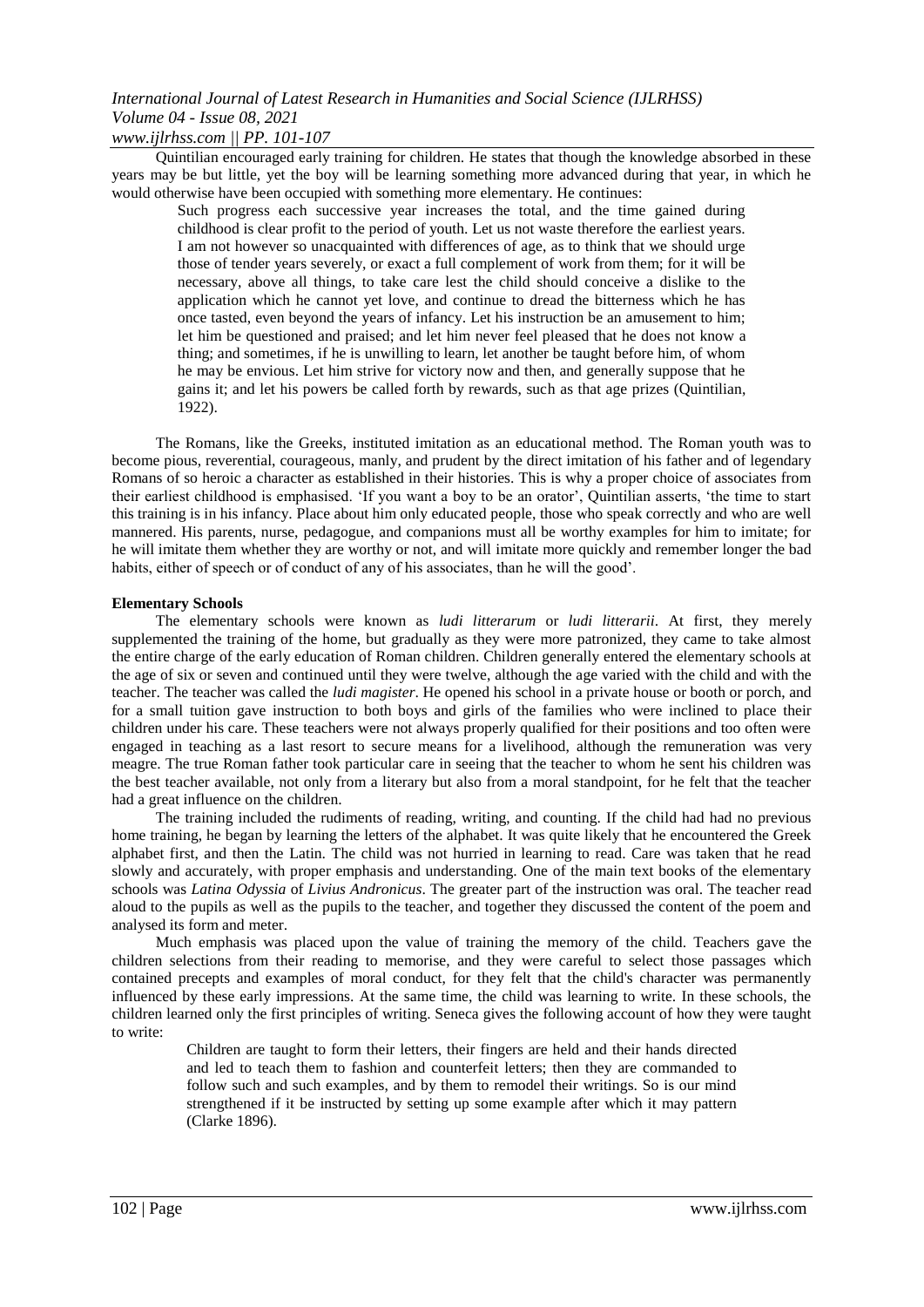### *www.ijlrhss.com || PP. 101-107*

Quintilian adds that the counterfeit letters were made by tracing the forms carved in wooden or waxed tablets, and that the examples which they later learned to copy were aphorisms and maxims which contained some sound moral lessons.

The methods of instruction varied. Teachers had all classes of children to work with, and had to resort to many methods to retain the interest of the students, and to secure interest from others who were less attentive. Quintilian says that when he went to school his teacher introduced class competitions which he thought did more to increase their interest in their work and to incite them to study than all the 'exhortations of their instructors, the watchfulness of their pedagogues, and the prayers of their parents.' Some teachers used games which were of an educational value, and in these supervised games the children were taught habits of unselfishness, honesty, and self-control. They were occasionally given a holiday to relieve the continual routine of school work.

The discipline of these schools was severe. That corporal punishment was a common method of correction may be concluded from the mural decorations which have been recovered, and from extracts from the various writers of Roman literature. Martial~ called the *ferula* - a rod used for punishing - the sceptre of the pedagogues. Horace says that his teacher *Orbilius* was fond of flogging him. Martial in one of his epigrams says that the neighbours complained because they were disturbed by savage scoldings of the abominable school masters, and by the series of the students who were being punished. Quintilian objected to this method of discipline and insisted it was only fit for slaves, and was an insult to students; that it was a reflection upon the teacher as a disciplinarian to resort to such methods of correction, and that it did not bring permanent and desirable results. Plutarch supports Quintilian's notion by expressing that 'we ought to lead children to good actions by reason and exhortations and assuredly not by blows and torture' (Plutarch 1960).

### **Secondary Schools**

The secondary schools were called Grammar Schools and were under the supervision of the *Grammatici*. There were two Grammar Schools, the Greek and the Latin; the former gave the same instruction as the latter, but in the Greek language. Generally, students entered the Greek Grammar School first, remaining in them until they had gained a fairly comprehensive knowledge of Greek literature. In the mean time, they entered the Latin Grammar School and continued their work in both schools. Students entered the grammar schools at about the age of twelve and stayed in them until they were ready for the school of the rhetor. The instruction generally covered a period of four years. About the only requirement for entrance in the school of the *Grammaticus* was the ability to read and write without difficulty.

Parents were very exacting in the demands they made upon the *grammatici*. Juvenal satirises this by stating that:

you parents impose severe exactions of him that is to teach your boys, that he be perfect in the rules of grammar for each word - read all histories - know all authors as well as his own fingerends, that if questioned at hazard, while on his way to the *Thermae* or the baths of *Phoebus*, he should be able to tell the name of *Anchises'* nurse, and the name and native land of the stepmother of *Anchemolus* - tell off hand how many years *Acestee* lived - how many flagons of wine the Sicilian King gave to the Phrygians. Require of him that he mould their youthful morals as one models a face in wax. Require of him that he be the reverend father of the company, and check every approach to immorality...It is not a light task to keep watch over so many boyish hands, so many twinkling eyes. 'This,' says the father, 'be the object of your caret - and when the year comes round again, receive for your pay as much gold as the people demand for the victorious charioteer! (This means the charioteer would receive for an hour's work as much as a teacher for a year's).

The first lessons of formal grammar began with learning the different parts of speech. Philology is also considered a part of grammar. This was an interesting study because of the great number of foreign words in the Latin language. Orthography began with the study of the alphabet. The alphabet was divided into consonants and vowels, and the vowels into semivowels and mutes. Reading held the most prominent place in the curriculum. Quintilian says that children must not read only that which is eloquent, but it is more important that they study what is morally excellent, because their minds are deeply impressed by what they read in their childhood. The students were given thorough instruction in the art of reading well, and much time was given in school to oral reading. The problems were much the same as they are today. Children were instructed to observe punctuation marks, to avoid reading poetry in a sing-song tone, to read ahead and grasp the meaning of the verse that they might read with proper emphasis, and with a fitting inflection of the voice. They were taught to avoid any affectations or mannerisms, and to read in a simple, natural way.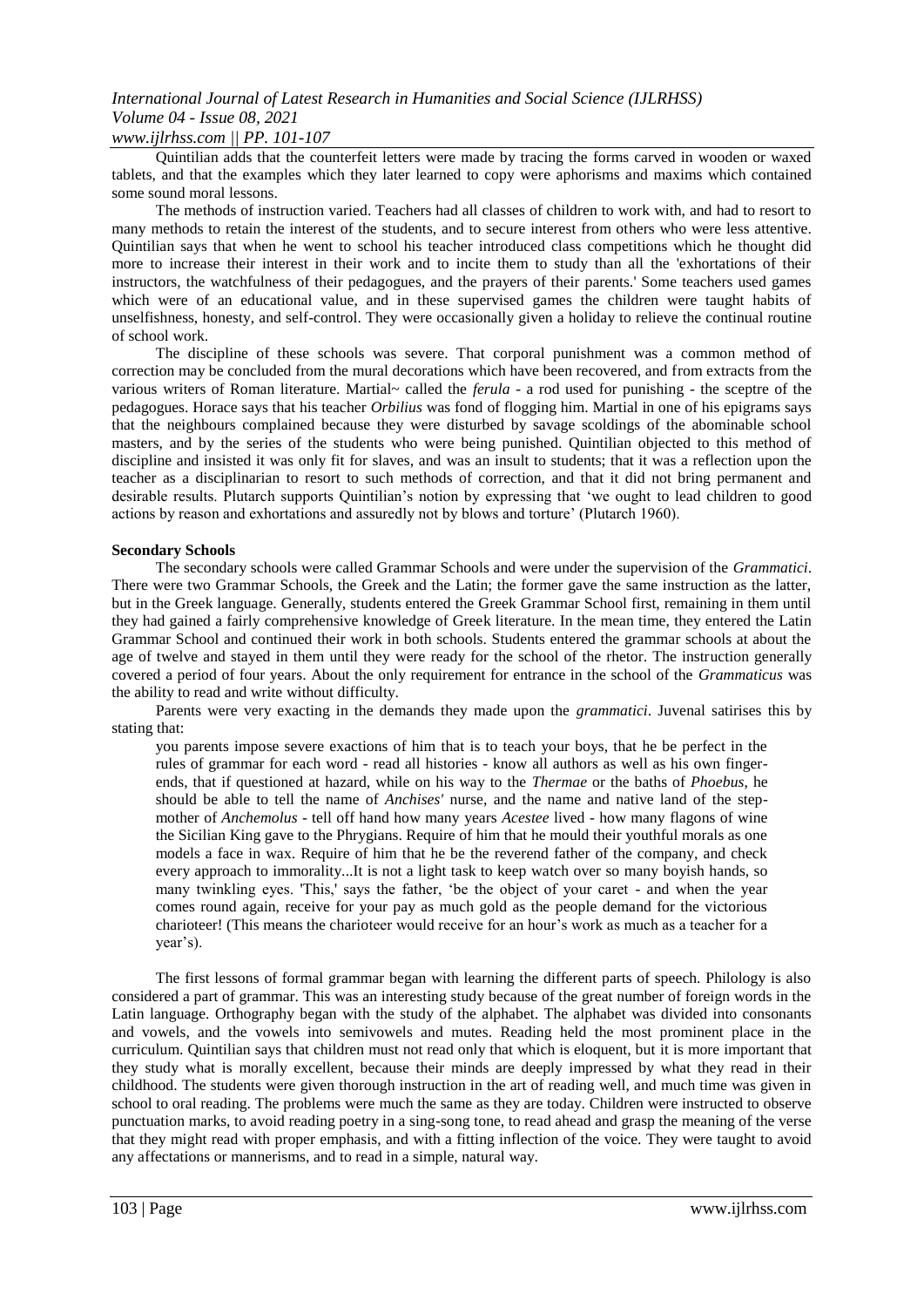## *www.ijlrhss.com || PP. 101-107*

The rudiments of geometry and music were also studied by the pupils of the grammar schools, though instruction in these subjects was given by special teachers. Geometry as it was taught by the Romans was given more of a practical than a scientific application. Cicero ' says, "Among the Greeks, geometry was in the highest honour, but we have set the limits of this science at its practical applicability in measuring and calculating. Quintilian thought that the study of geometry was very valuable in education because of its logical nature, he thought that it sharpened the wits and trained the mind to close thinking, and promoted habits of orderly arrangement and logical deduction.

The Romans never felt the same as the Greeks did in regard to physical training, either as to its aim or its importance. While some training was given in the schools, its aim was purely practical; to give grace to personal bearing, to develop the body and to relieve awkwardness. Training never extended beyond boyhood. For one to devote himself to a professional life of a gymnast was considered beneath the dignity of a Roman. Quintilian (1922) approved of the existing curricula of the grammar schools and believes that it was profitable to divide the hours among different branches of study. This was because the mind is refreshed and restored by variety. A change of studies is like a change of food. No man wants to eat one kind of food every day for several months and then change that food for one other item of diet and follow that program indefinitely. Rather, he finds that the stomach receives greater nourishment from a variety of foods. A variety of studies incites attention and interest, and thus by a change of subjects the mind, is better nourished.

### **The Rhetoric School**

The Latin Rhetorical Schools, modelled after the Greek Rhetorical Schools, were institutions representing the culmination of a practical literary education. Training in the school of the Rhetor generally began at the age of fifteen or sixteen when the boy had put off his *toga praetexta* and had assumed his *toga virilis*. Only those young men who expected to devote their lives to a public career attended these schools, and the length of their training depended upon the ability and interest of the student, and upon the rhetor under whom they studied.

More emphasis was placed upon the moral character and intellectual ability of the teachers of rhetoric, than upon that of any other teacher, especially because of the age of the young men whom they had under their care, and because of the importance of the profession for which they were training these young men. The first essential was that the rhetor should be a man of good character, with a good reputation, one who would be interested in the moral training of his pupils, and who would be a worthy example for them to imitate. Next, he must be as distinguished for his eloquence as for his good character, and like Phoenix in the Iliad, be able to teach his pupils both how to behave and how to speak.

Discipline, at this period of a young man's life presented a problem. Quintilian (1922) has given what he thought was the best way to handle the students, and to secure from them the desired intellectual and moral development:

For the teacher, let him adopt a parental attitude to his pupils, and regard himself as the representative of those who have committed their children to his charge. Let him be strict but not austere, genial but not too familiar. Let his discourse continually turn on what is good and honourable; the more he admonishes, the less he will have to punish. He must control his temper without however shutting his eyes to faults requiring correction; his instruction must be free from affectation, his industry great, his demands on his class continuous, but not extravagant. He must be ready to answer questions and to put them unasked to those who sit silently. Praise must be free from sarcasm and abuse. If pupils are rightly instructed, the teacher will be the object of their affection and respect, and it is scarcely possible to say how much more readily we imitate those whom we like.

The instruction in the school of the rhetoricians included theoretical and practical training. The theoretic study consisted in a careful analysis and memorising of models of poetry and prose expression, and of the modes of conveying, illustrating and enforcing ideas, passing into the study of formal rhetoric. The practical side of this study, which was vigorously pushed, consisted in declamations, in an admirably graduated series of exercises in composition, and in a course of lessons in extemporaneous speech judiciously graded to growing powers." Their training also included regular visits to the forum and temples where they heard the daily speeches of judges and orators, and thus kept in touch with the problems of the day. Much reading was done in these schools both from Greek and Latin authors, not only from the works of the poets but also from the writings of historians, orators, and philosophers.

Writing was also continued in the rhetorical school. Their first themes were chosen from history. They wrote about the deeds of famous men, about the founding of the city, and about the Roman exploits in war. There was a gradual and continual progress from these themes to those requiring a more technical knowledge,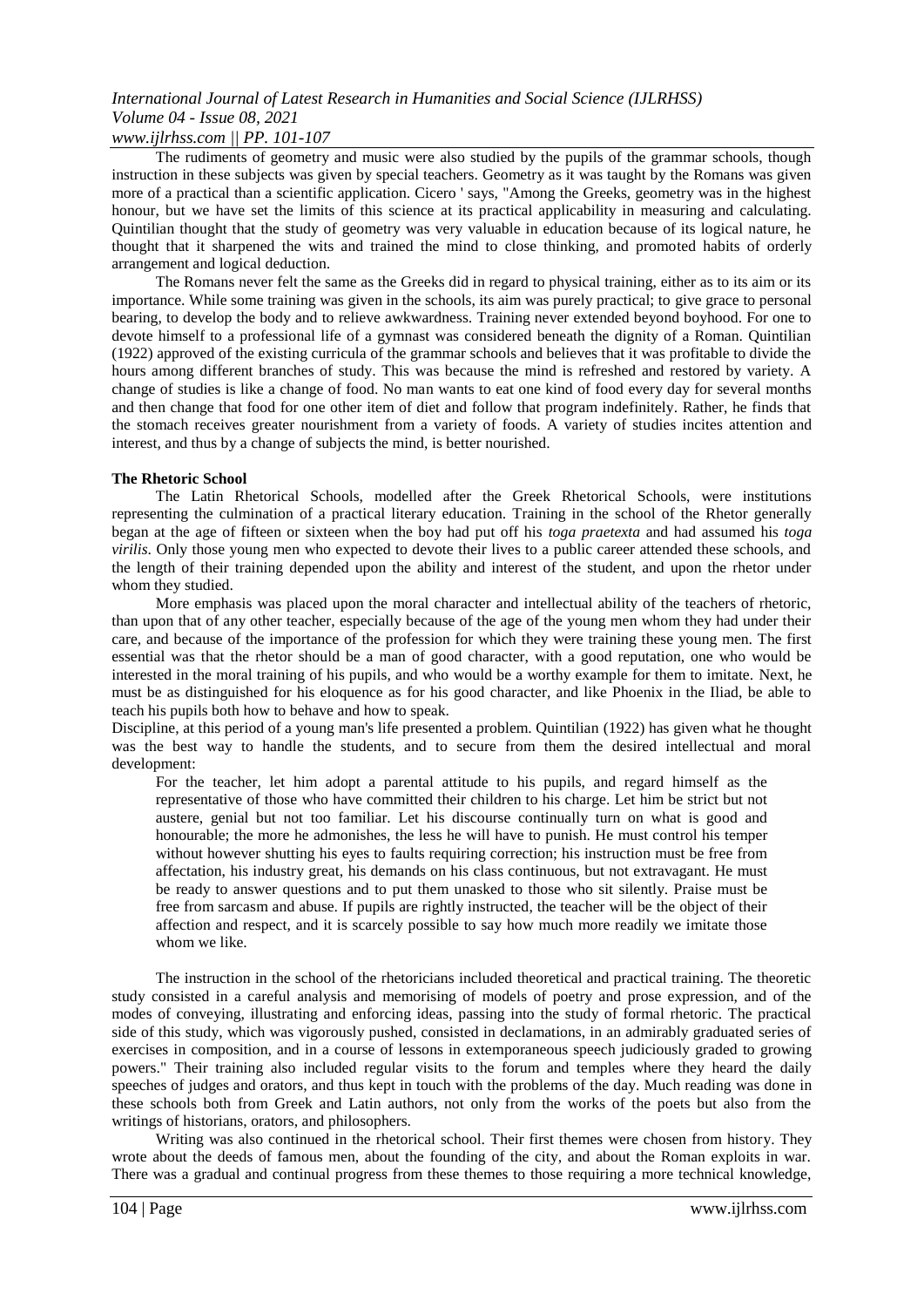## *www.ijlrhss.com || PP. 101-107*

and a more mature judgment, such as questions of law and questions involving moral principles. Rhetoric was divided into its five component parts: invention, arrangement, style or expression, memory, and delivery. Each of these divisions received careful and thorough treatment. The different kinds of oratory, demonstrative, deliberative and forensic were studied, and the method for developing each but special attention was given to the forensic type, for this was the kind they used the most when they entered the courts as pleaders.

After the work had been completed in the rhetorical schools, it was customary for those who wished to continue their education to be admitted into the Greek universities. These universities developed from the Greek rhetorical and philosophic schools, and represented the highest learning and culture of that time. The Universities of Athens and Rhodes were the most popular.

### **Nigeria's Educational System**

There were three fundamentally distinct educational systems in Nigeria by 1990: the indigenous system, Qur'anic schools, and formal European-styled educational institutions.

## **The Indigenous System**

In the rural areas where the majority lived, children learned the skills of farming and other work, as well as the duties of adulthood, from participation in the community. Age-based schools in which mature men instructed groups of young boys in community responsibilities often supplemented this process. Apprentice systems were widespread throughout all occupations; the trainee provided service to the teacher over a period of years and eventually struck out on their own. Indigenous crafts and services from leatherwork to medicine were passed down in families and acquired through apprenticeship training as well. In 1990, indigenous education system included more than 50 percent of the school-age population and operated almost entirely in the private sector. There was virtually no regulation by the government unless training included the need for a license.

## **The Qur'anic Schools**

Islamic education was part of religious duty. Children learned up to one or two chapters of the Qur'an by rote from a local religious teacher, before they were five or six years old. Religious learning included the Arabic alphabet and the ability to read and copy texts in the language, along with those texts required for daily prayers. Any Islamic community provided such instruction in a Muallim's house, under a tree, or in a local mosque. This primary level was the most widespread. Later, grammar, syntax, arithmetic, algebra, logic, rhetoric, jurisprudence, and theology were added; these subjects required specialist teachers at the advanced level.

After this level, students traditionally went on to one of the famous Islamic centres of learning. Throughout the colonial period, a series of Muslim formal schools were set up and run on European lines. These schools were established in almost all major Nigerian cities but were notable in Kano, where Islamic brotherhoods developed an impressive number of schools. They catered for the children of the devout and the rich, who wished to have their children educated in the new and European learning, but within a firmly religious context. Such schools were influential as a form of local private school that retained the predominance of religious values within a modernized school setting.

### **European styled Educational System**

It should be stated that Nigeria models its educational system towards that of its colonial master, Britain. Several adoptions were made to accommodate the growing need for a knowledge-based economy. According to the National Policy on Education, the goals of education in Nigeria are: (a) Development of the individual into a morally sound, patriotic and effective citizen; (b) total integration of the individual into the immediate community, the Nigerian society and the world; (c) provision of equal access to qualitative educational opportunities for all citizens at all levels of education, within and outside the formal school system; (d) inculcation of national consciousness, values and national unity; and (e) development of appropriate skills, mental, physical and social abilities and competencies to empower the individual to live in and contribute positively to the society (Federal Republic of Nigeria, 2013:2).

Following these goals, several educational authorities in Nigeria had set benchmarks of learning achievements for the various levels of the education system—basic, senior secondary and tertiary education levels. However, the performance of students at the various levels failed to meet the benchmarks, thus warranting the call for the declaration of a state of emergency in education. There is no gainsaying, therefore, that Nigeria is in search of ways to improve its educational system and particularly teaching and learning. This paper manifests that there is a prim similarity between the Greco-Roman model of education and that of Nigeria. An appraisal of the two systems is made and formatives that can be adopted from the former to solidify the latter's educational foundation will be observed. The discourse will also take into consideration the diverse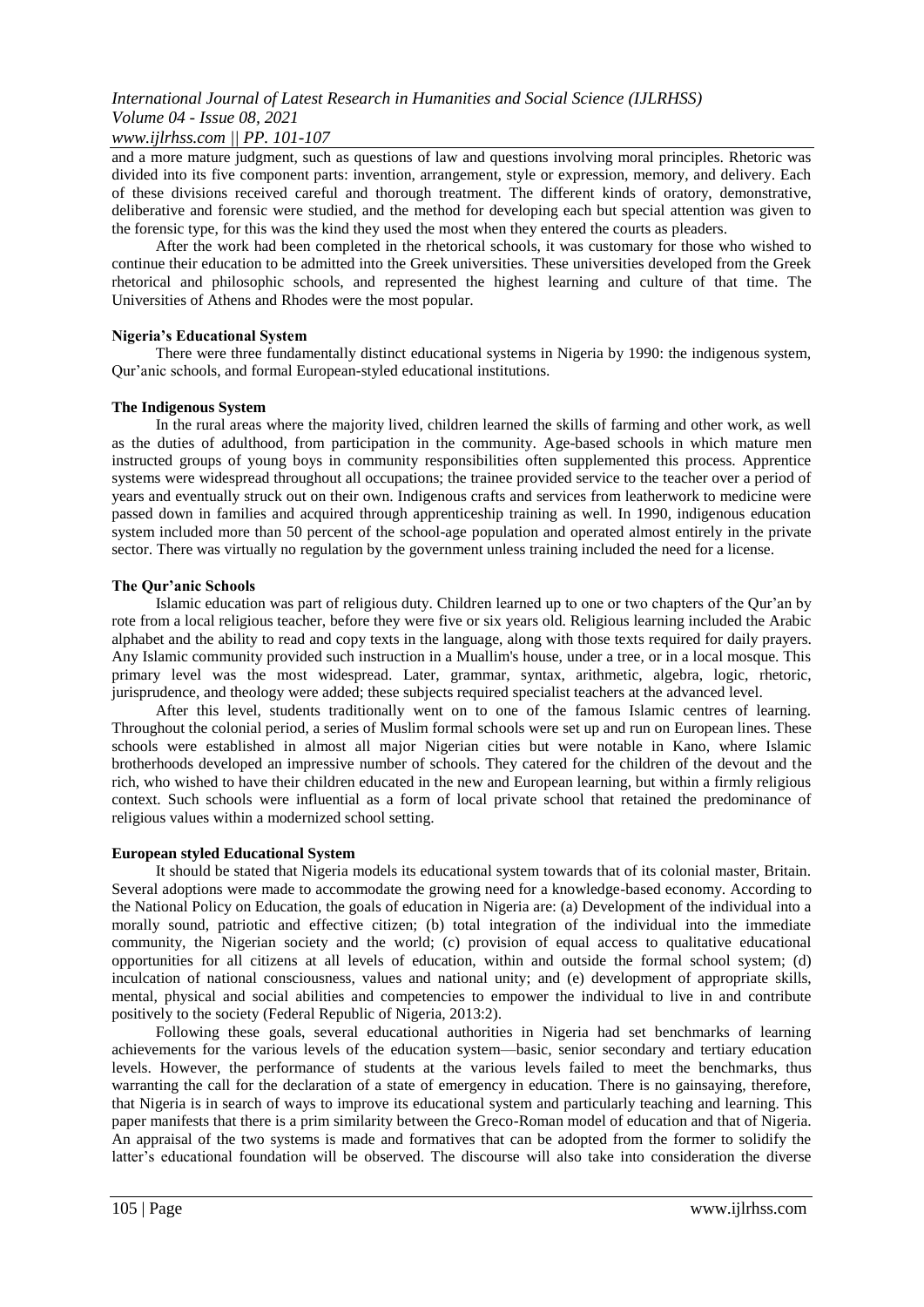## *International Journal of Latest Research in Humanities and Social Science (IJLRHSS) Volume 04 - Issue 08, 2021 www.ijlrhss.com || PP. 101-107*

Nigeria's socio-cultural affiliation and propose an educational model that, with the diversification in mind, will still be adoptable universally.

#### **Modifying the roots: Greco-Roman and Nigeria's educational systems**

The study of human civilisation, especially the ancient Greece reveals that they were the most intellectual people ever lived on earth at that time. Their thoughts and ideas are accurate and real that the same are applicable even in this postmodern era of the 21st century. The Greeks, despite their division in many small city states, were one people, distinguished from the rest of civilizations. As compared to any other counterpart civilization, the Greeks had a more potent system of education. The aims and objectives, the content or curriculum, the teaching methodology, teaching environment, state involvement or patronage, reveal that the Greeks were in the real sense of the term the precursors of educational thoughts and ideas. They established their education systems as per the demand of their respective city states. They strictly followed the prevalent systems of their city state so as to achieve their nationalist ideals.

The notion that the Greco-Roman education begins the learning of a child under the supervision of the parents and that the education was largely moral is the first intricacy that the Nigerian model needs to adopt. Probably due to poverty, the average Nigerian parent leaves and arrives home at odd hours. Usually, both the father and the mother work to keep the family going; there is no one to give the kid the first-teacher experience a parent should. Most families later resort to forcing infants that should still be enjoying the innocence of childhood into the academic classroom. Moreover, the absence of maiden parental instruction paved way for the moral decadence in our society. Being educated seems to be at par with possessing diddling moral values. May we conclude that the absence of parental love and pioneering educational intervention is the cause of moral decadence and lack of citizenry's acceptance of national authority? There is the need for Nigerian parents to make children receive some instruction in reading, writing and morals at home before they would attend the elementary schools.

The case of the Greco-Roman model of education making the boy accompany his father to the forum and taking an active part in public affairs and the girl continuing her domestic training under the supervision of her mother is also essential. There is a question here for the Nigerian mentality that seems to posit that sensitive issues of national polity are seen to be discourses for the elders. Where is the platform for the acclaimed 'leaders of tomorrow' to thrive? The Greco-Roman education institutes a model for the Nigerian system. The presence of the Nigerian youth parliament is acknowledged but what about its viability? Are laws passed there effective in policy formulation? Are suggestions made there integrated into national decision making process? Africans, and Nigerians specifically, seem to prioritise coercing the young generation into treading the path of religion. This is not negative but there should be an extension to social and economic life skills.

Furthermore, the concept of academic competition is dangerous to the health and mental alertness of children. This rivalry trait is manifested when a typical Nigerian enrols a 1 year old in school. Barely talking, the 1 year old has been equipped with the contest principle and will strive to be the best in all academic tasks. This follows Quintilian's assertion that 'let him strive for victory now and then, and generally suppose that he gains it; and let his powers be called forth by rewards, such as that age prizes'. This notion is unsafe and it forms the background for examination-based education that we engage in Nigeria. When school children are meant to evaluate their individual abilities based on the performance of others, instances of unhealthy rivalry and conflicting personalities will be rife. Scholastic deceit and academic sleazing will take the place of developmental skills and progressive inventions. What is beneficial to our society is an education that prioritises individual peculiarities devoid of generally acceptable marginalising pedagogical perceptions. Remember that an artist will not need a physics, a tech guru wouldn't need a literature, a medical doctor wouldn't need to be as ingrained in languages as a linguist, a historian will not need mathematics and an engineer will not need economics. If we may employ an animalistic example, a fish should not be judged by its inability to climb a tree. We wouldn't want to be immersed in the debate that examinations should be dropped or not; if the Nigerian educational system will produce an output than it is doing at present, academic requirements would be individually distinct.

The Romans, like the Greeks, instituted imitation as an educational method. The Roman youth was to become pious, reverential, courageous, manly, and prudent by the direct imitation of his father and of legendary Romans of so heroic a character as established in their histories. Nigeria's educational system has something to adopt here. Why was Moral Instruction scrapped as one of the subjects in our primary schools? It was in that subject children were taught simple interpersonal values. Lessons on rights of neighbours, environmental cleanliness, truthfulness, goodness to parents, and kindness are memorable. The behavioural models for our children in the modern day are artists, celebrities and public figures who have little sense of moral standards. What would a society that celebrates nudity and social madness inculcate in its educational programmes? Is it not a methodical madness devoid of moral uprightness that will make a 3 year old smoke marijuana in the glare